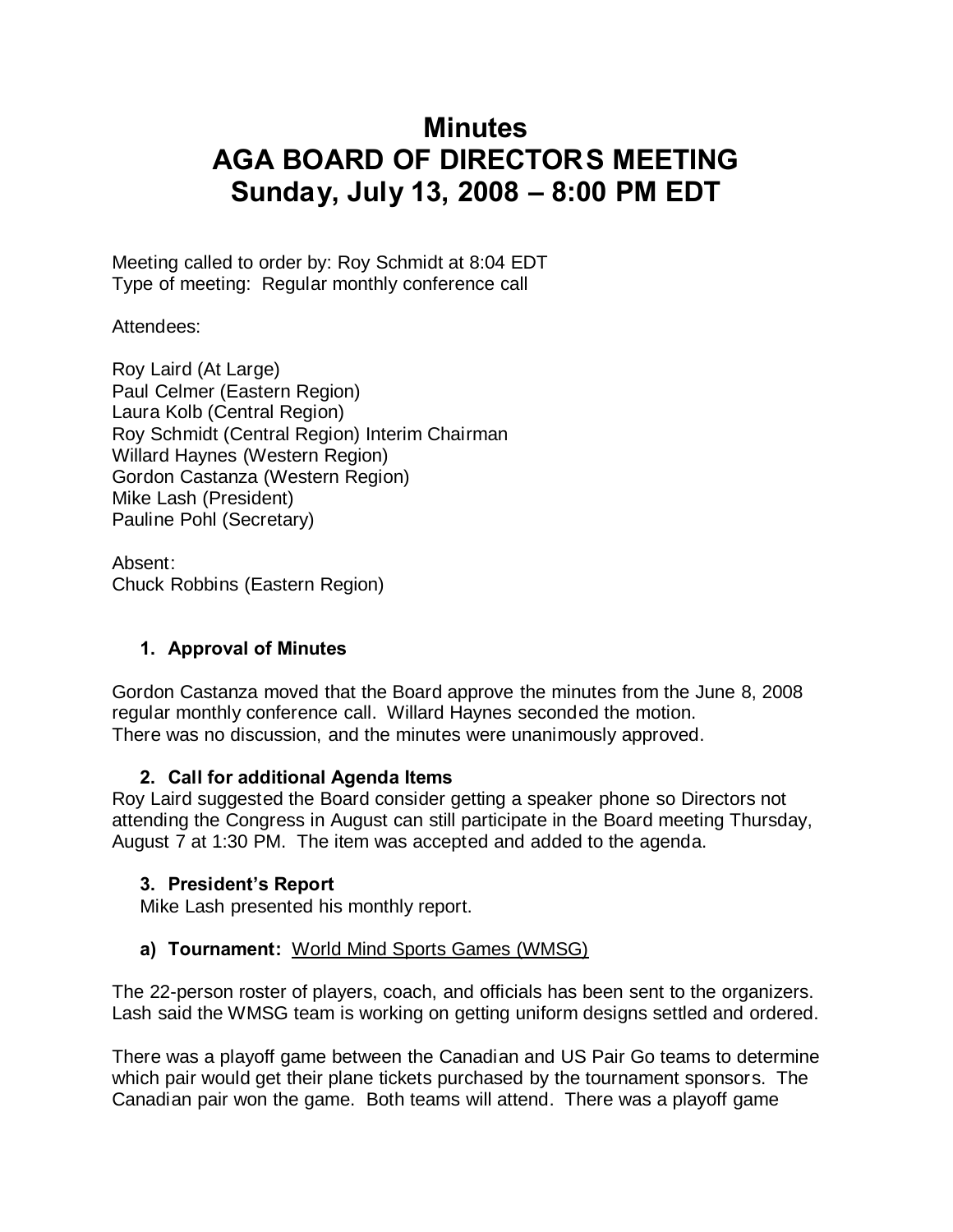between Jie Li and Joey Hung to determine which player would get free airfare for the Open Amateur representative. Both players will attend, but Mr. Li won the game and he will get his ticket paid for by the sponsor.

Fundraising will continue to try to support the team. Lash hopes that there may be added interest now that the team has been named.

## **b) Website Upgrade**

Lash predicts that the new AGA website will be operational before the Go Congress this August. The new membership database will be completed by then and the ratings database will be coordinated soon after. Lash believes that the ratings will be available faster after tournaments once the ratings database is fully operational than has been the case before, adding more value to AGA members.

Some of the new features will be an online store and the ability of members to opt in as a regional contact for people looking for new players and teachers. Steve Colburn will be the new webmaster.

#### **c) Vice President for International Affairs**

Lash proposed creating a new position: Vice President for International Affairs. This person would answer to the President as other V.P. of do. The main responsibilities of this V.P. would be to coordinate all AGA international activity starting with the IGF and all foreign go associations. The President-elect, Allan Abramson, is aware of Lashop proposal and fully supports the new position.

Roy Laird made a motion to create the position of VP for International Affairs. Paul Celmer seconded the motion. There was some discussion where Lash clarified that there could be a person in charge of communicating with a particular organization, for example the IGF, who would report to the new V.P.

The Board voted unanimously to create the new position of V.P. for International Affairs. The next President will submit candidates to the Board for approval.

## **d) Policy on Agreement for Overseas Representatives**

Lash circulated a proposed agreement for overseas representatives in an e-mail prior to the Board meeting. He recommended that the Board adopt as policy a requirement that all AGA members who represent the AGA overseas sign an agreement expressing the respective duties and responsibilities of the AGA and the traveler. This proposal reflects the fact that we have no official regulations to deal with incidents where tournament attendees cause problems or have difficulties while overseas. In this regard Lash informed the Board of a particular instance where a player overseas for the AGA got into some trouble which resulted in additional expenses that had to be temporarily covered by the AGA. As a result, the player was suspended from play-ing in any international qualifier tournaments through the December 31, 2009, and may not play in any AGA events until he has reimbursed the AGA for the money spent. In response to a question from Laird, Lash also confirmed that there had been problems with the players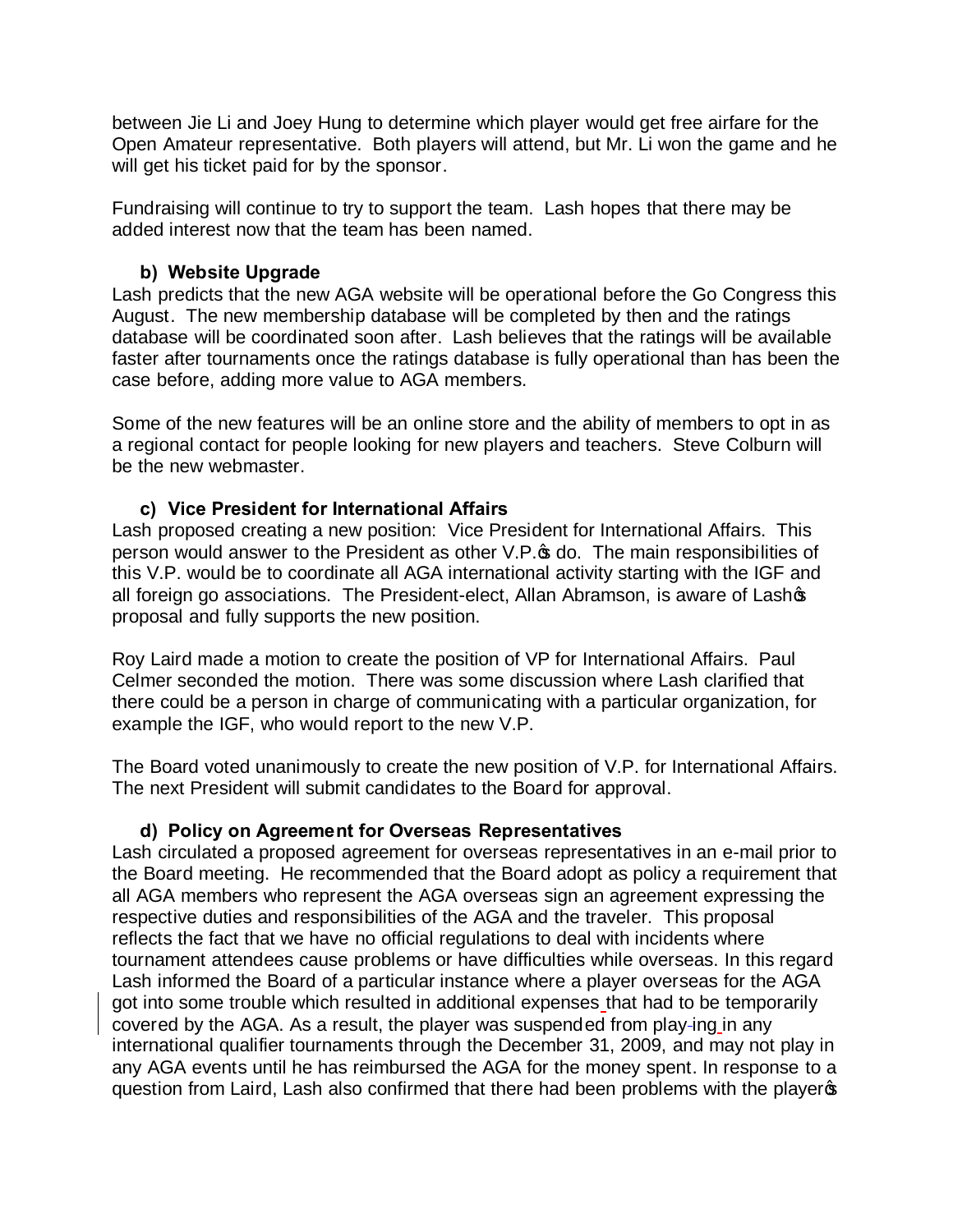membership status for some time and he had behaved poorly in resolving that issue as well. With a large group preparing to represent the AGA soon at the World Mind Sports Games, Lash recommends that such a policy be adopted as soon as possible.

Roy Laird made a motion to adopt Lasho proposal requiring everyone to sign the agreement before traveling overseas to represent the AGA for any purpose. Paul Celmer seconded the motion. Willard Haynes said he has been having trouble getting e-mails, so he didno get to read the proposed agreement. Lash said he would fax it to him tomorrow. Haynes abstained from the vote, but the other 5 Board members voted in favor of the proposed agreement and the motion passed.

Lash said he would make sure a copy of the agreement and an announcement of the policy would be in the next  $%$ -journal +

# **e) Policy on Guest Officials for International Events**

Lash said that a policy on selecting guest officials has existed for several years, but recently Thomas Hsiang (see minutes from June 8, 2008 Board meeting) suggested a revision might be in order. He said that in some cases, official business needs to be conducted and it may be appropriate to have more rigorous standards for choosing guest officials rather than using the trips as a way to reward volunteers. Lash said we Have two choices: 1) to keep the existing policy but be careful when choosing representatives so that they will be appropriate for the event, or 2) change the policy.

There was some discussion where Board members said they thought the current policy was fine as long as the President uses good judgment when selecting representatives to match the nature of the event and the expectation of the organizers.

## **4. Old Business**

## **a) Confidentiality Policy**

A proposed Board communications confidentiality policy had been circulated and commented on through e-mails. Gordon Castanza made a motion to approve the policy as developed in the e-mail exchange. Paul Celmer seconded the motion. Four Board members voted in favor of the policy, two members abstained, and the motion passed 4-0-2. Roy Schmidt said he would post the policy in the %-journal+so members will be aware of it.

# **b) Two-Tournament Limit Policy**

This agenda item was tabled until the next meeting so all of the Board members could have a copy of the policy before discussing it or making any decisions. (Castanza moved to table, Haynes seconded the motion and all voted in favor of tabling.)

## **5. Ming-Jiu Question**